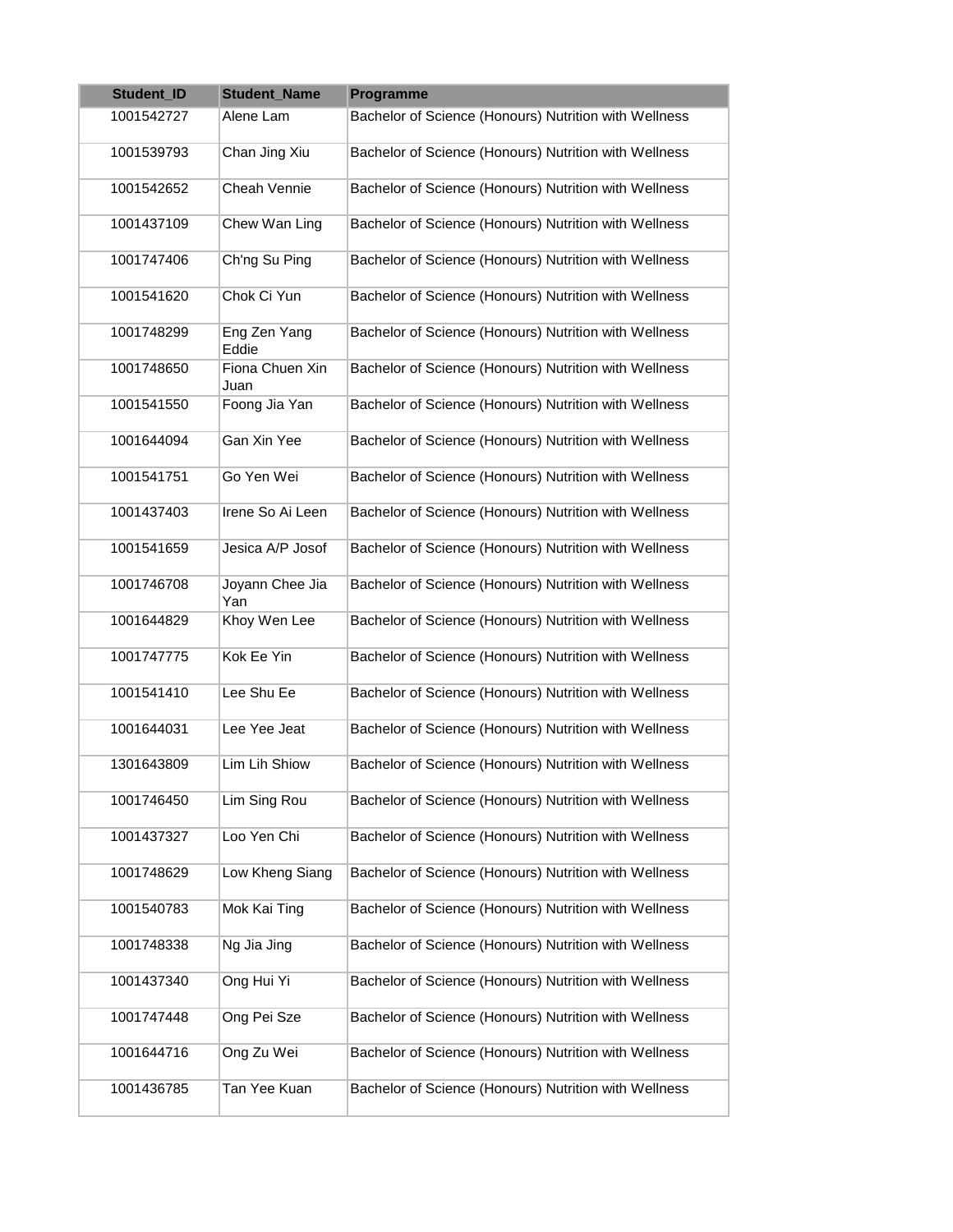| 1001643799 | Tang Shu Ying                         | Bachelor of Science (Honours) Nutrition with Wellness       |
|------------|---------------------------------------|-------------------------------------------------------------|
| 1001541668 | Tham Zhi Cheng                        | Bachelor of Science (Honours) Nutrition with Wellness       |
| 1001436850 | Thum Qi Ye                            | Bachelor of Science (Honours) Nutrition with Wellness       |
| 1001541946 | Wong Li Xin                           | Bachelor of Science (Honours) Nutrition with Wellness       |
| 1001645229 | Yap Shi Huey                          | Bachelor of Science (Honours) Nutrition with Wellness       |
| 1001541591 | Yee Ye Xuan                           | Bachelor of Science (Honours) Nutrition with Wellness       |
| 1001541684 | Yue Jun Yi                            | Bachelor of Science (Honours) Nutrition with Wellness       |
| 1001644828 | Yvonne<br>Aeruthayan                  | Bachelor of Science (Honours) Nutrition with Wellness       |
| 1001644144 | Cheng Tein Wei                        | Bachelor of Science (Hons) Aquatic Science                  |
| 1001746837 | Chong Boon Yao                        | Bachelor of Science (Hons) Aquatic Science                  |
| 1001437621 | Joel Ashervin<br>Zachariah            | Bachelor of Science (Hons) Aquatic Science                  |
| 1001746733 | Kang Zhi Yong                         | Bachelor of Science (Hons) Aquatic Science                  |
| 1001644815 |                                       | Khoo Yeong Sheng Bachelor of Science (Hons) Aquatic Science |
| 1001850650 | Nur Iliyana Nazirah<br>Binti Zulkifli | Bachelor of Science (Hons) Aquatic Science                  |
| 1001645196 | Regina Leong Zhi<br>Ling              | Bachelor of Science (Hons) Aquatic Science                  |
| 1001542640 | Teng Yong Seng                        | Bachelor of Science (Hons) Aquatic Science                  |
| 1001645249 | Yeoh Hui Qin                          | Bachelor of Science (Hons) Aquatic Science                  |
| 1001539507 | Agnes Yong Kai<br>Ling                | Bachelor of Science (Hons) Food Science with Nutrition      |
| 1001646089 | 'Aisyah Binti<br>Abdullah             | Bachelor of Science (Hons) Food Science with Nutrition      |
| 1001644124 | Ang Xin Jing                          | Bachelor of Science (Hons) Food Science with Nutrition      |
| 1001540386 | Ashvini A/P<br>Kunalan                | Bachelor of Science (Hons) Food Science with Nutrition      |
| 1001541757 | Beh Eng Liang                         | Bachelor of Science (Hons) Food Science with Nutrition      |
| 1001645832 | Chan Mun Yan                          | Bachelor of Science (Hons) Food Science with Nutrition      |
| 1001439337 | Chang Yi Jing                         | Bachelor of Science (Hons) Food Science with Nutrition      |
| 1001439425 | Cheah Xin Yun                         | Bachelor of Science (Hons) Food Science with Nutrition      |
| 1001540333 | Cheong Hui Ann                        | Bachelor of Science (Hons) Food Science with Nutrition      |
| 1001746778 | Cheryl Chong Yi<br>Ern                | Bachelor of Science (Hons) Food Science with Nutrition      |
| 1001749203 | Chew Jing Han                         | Bachelor of Science (Hons) Food Science with Nutrition      |
| 1001645251 | Chew Sin Yi                           | Bachelor of Science (Hons) Food Science with Nutrition      |
| 1001645888 | Chew Zhi Wei                          | Bachelor of Science (Hons) Food Science with Nutrition      |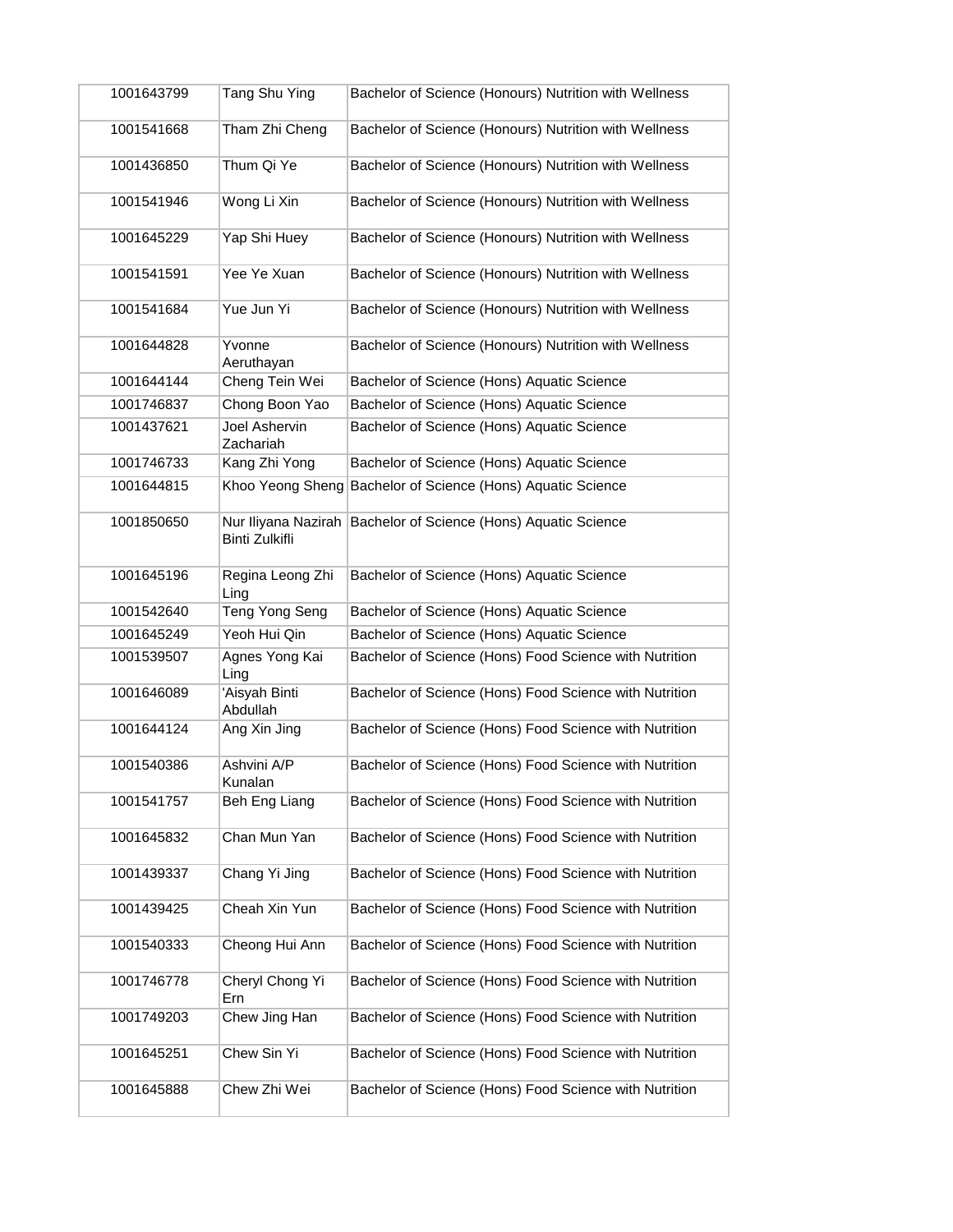| 1001645066 | Chok Sher Yee                   | Bachelor of Science (Hons) Food Science with Nutrition |
|------------|---------------------------------|--------------------------------------------------------|
| 1001746752 | Chong Shuan Ni                  | Bachelor of Science (Hons) Food Science with Nutrition |
| 1001746757 | Chong Siu Nin                   | Bachelor of Science (Hons) Food Science with Nutrition |
| 1001746862 | Chong Yoon Kang                 | Bachelor of Science (Hons) Food Science with Nutrition |
| 1001645426 | Chow Jia Yin                    | Bachelor of Science (Hons) Food Science with Nutrition |
| 1001746558 | Chua Yee Xin                    | Bachelor of Science (Hons) Food Science with Nutrition |
| 1001746317 | Cindy                           | Bachelor of Science (Hons) Food Science with Nutrition |
| 1001746601 | Dickson Poon Tik<br>Sang        | Bachelor of Science (Hons) Food Science with Nutrition |
| 1001748737 | Divanirsh A/L<br>Devindran      | Bachelor of Science (Hons) Food Science with Nutrition |
| 1001747824 | Elaine                          | Bachelor of Science (Hons) Food Science with Nutrition |
| 1001541955 | Eng May Kei                     | Bachelor of Science (Hons) Food Science with Nutrition |
| 1301540377 | Eugenie Chew<br>Ching Sze       | Bachelor of Science (Hons) Food Science with Nutrition |
| 1001748589 | Evonne Tan Wen<br>Xin           | Bachelor of Science (Hons) Food Science with Nutrition |
| 1001849627 | Foo Kai Ting                    | Bachelor of Science (Hons) Food Science with Nutrition |
| 1001747954 | Gabriela Alyssa<br>Wijaya       | Bachelor of Science (Hons) Food Science with Nutrition |
| 1001542758 | Gan Wei Shuen                   | Bachelor of Science (Hons) Food Science with Nutrition |
| 1001643979 | Goh Jian Yong                   | Bachelor of Science (Hons) Food Science with Nutrition |
| 1001645908 | Guok Chi Xin                    | Bachelor of Science (Hons) Food Science with Nutrition |
| 1001539918 | Haw Yen Teng                    | Bachelor of Science (Hons) Food Science with Nutrition |
| 1001643433 | Hazel Yeo Chin<br>Hua           | Bachelor of Science (Hons) Food Science with Nutrition |
| 1001643664 | Heng Wen Yee                    | Bachelor of Science (Hons) Food Science with Nutrition |
| 1001747638 | Heng Zi Ming                    | Bachelor of Science (Hons) Food Science with Nutrition |
| 1001748945 | <b>Hilary How Hong</b><br>Sheng | Bachelor of Science (Hons) Food Science with Nutrition |
| 1001540282 | Hoh Pei Ying                    | Bachelor of Science (Hons) Food Science with Nutrition |
| 1001439149 | Hoong Siew Ying                 | Bachelor of Science (Hons) Food Science with Nutrition |
| 1001644962 | Jess Ong Wei Ting               | Bachelor of Science (Hons) Food Science with Nutrition |
| 1001746585 | Jonathan Qway<br>Kar Hoe        | Bachelor of Science (Hons) Food Science with Nutrition |
| 1001540680 | Kee Phei Er                     | Bachelor of Science (Hons) Food Science with Nutrition |
| 1001643612 | Khoa Wan Yee                    | Bachelor of Science (Hons) Food Science with Nutrition |
|            |                                 |                                                        |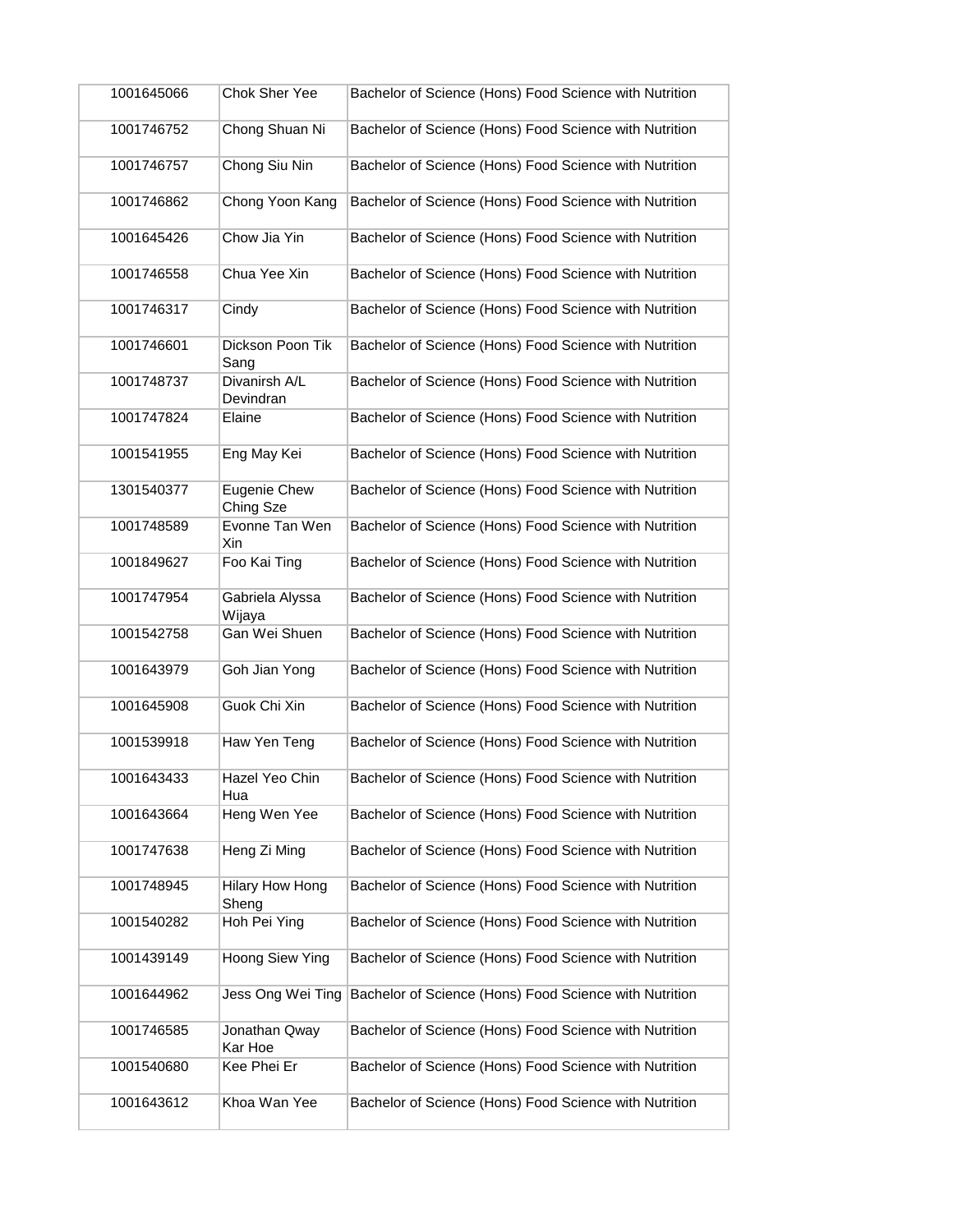| 1001746319 | Koh Xin Yin                       | Bachelor of Science (Hons) Food Science with Nutrition |
|------------|-----------------------------------|--------------------------------------------------------|
| 1001747455 | Kon Zhen Jie                      | Bachelor of Science (Hons) Food Science with Nutrition |
| 1001643671 | Kong lanne                        | Bachelor of Science (Hons) Food Science with Nutrition |
| 1001643495 | Kor Jia Yi                        | Bachelor of Science (Hons) Food Science with Nutrition |
| 1001746568 | Lai Jing Yi                       | Bachelor of Science (Hons) Food Science with Nutrition |
| 1001542641 | Lai Pui Yin                       | Bachelor of Science (Hons) Food Science with Nutrition |
| 1001643647 | Lai Zhen Ying                     | Bachelor of Science (Hons) Food Science with Nutrition |
| 1001539952 | Lau Kar Qi                        | Bachelor of Science (Hons) Food Science with Nutrition |
| 1001643085 | Lau Qian Qi                       | Bachelor of Science (Hons) Food Science with Nutrition |
| 1001643800 | Law Pui Yan                       | Bachelor of Science (Hons) Food Science with Nutrition |
| 1001540389 | Lee Feng Ting                     | Bachelor of Science (Hons) Food Science with Nutrition |
| 1001643855 | Lee Yun Ying                      | Bachelor of Science (Hons) Food Science with Nutrition |
| 1001542567 | Leong Wei Shan                    | Bachelor of Science (Hons) Food Science with Nutrition |
| 1001746786 | Leong Yuet Leng                   | Bachelor of Science (Hons) Food Science with Nutrition |
| 1001436784 | Lew Huoy Shin                     | Bachelor of Science (Hons) Food Science with Nutrition |
| 1001746921 | Lew Li Ann                        | Bachelor of Science (Hons) Food Science with Nutrition |
| 1001540346 | Lim Chong Guan                    | Bachelor of Science (Hons) Food Science with Nutrition |
| 1001645083 | Lim Lay Im                        | Bachelor of Science (Hons) Food Science with Nutrition |
| 1001540153 | Lim Phey Yee                      | Bachelor of Science (Hons) Food Science with Nutrition |
| 1001644708 | Lim Sze Thong                     | Bachelor of Science (Hons) Food Science with Nutrition |
| 1001748168 | Lim Voon Siong                    | Bachelor of Science (Hons) Food Science with Nutrition |
| 1001746761 | Ling Yee Ling                     | Bachelor of Science (Hons) Food Science with Nutrition |
| 1001746566 | Looi Jiale                        | Bachelor of Science (Hons) Food Science with Nutrition |
| 1001746630 | Low Hui Wen                       | Bachelor of Science (Hons) Food Science with Nutrition |
| 1001542268 | Mohammed Refai<br>Fathima Shabika | Bachelor of Science (Hons) Food Science with Nutrition |
| 1001540807 | Navina A/P<br>Sundaram            | Bachelor of Science (Hons) Food Science with Nutrition |
| 1001643665 | Ng Aiyuan                         | Bachelor of Science (Hons) Food Science with Nutrition |
| 1001747473 | Ng Jia Ling                       | Bachelor of Science (Hons) Food Science with Nutrition |
|            |                                   |                                                        |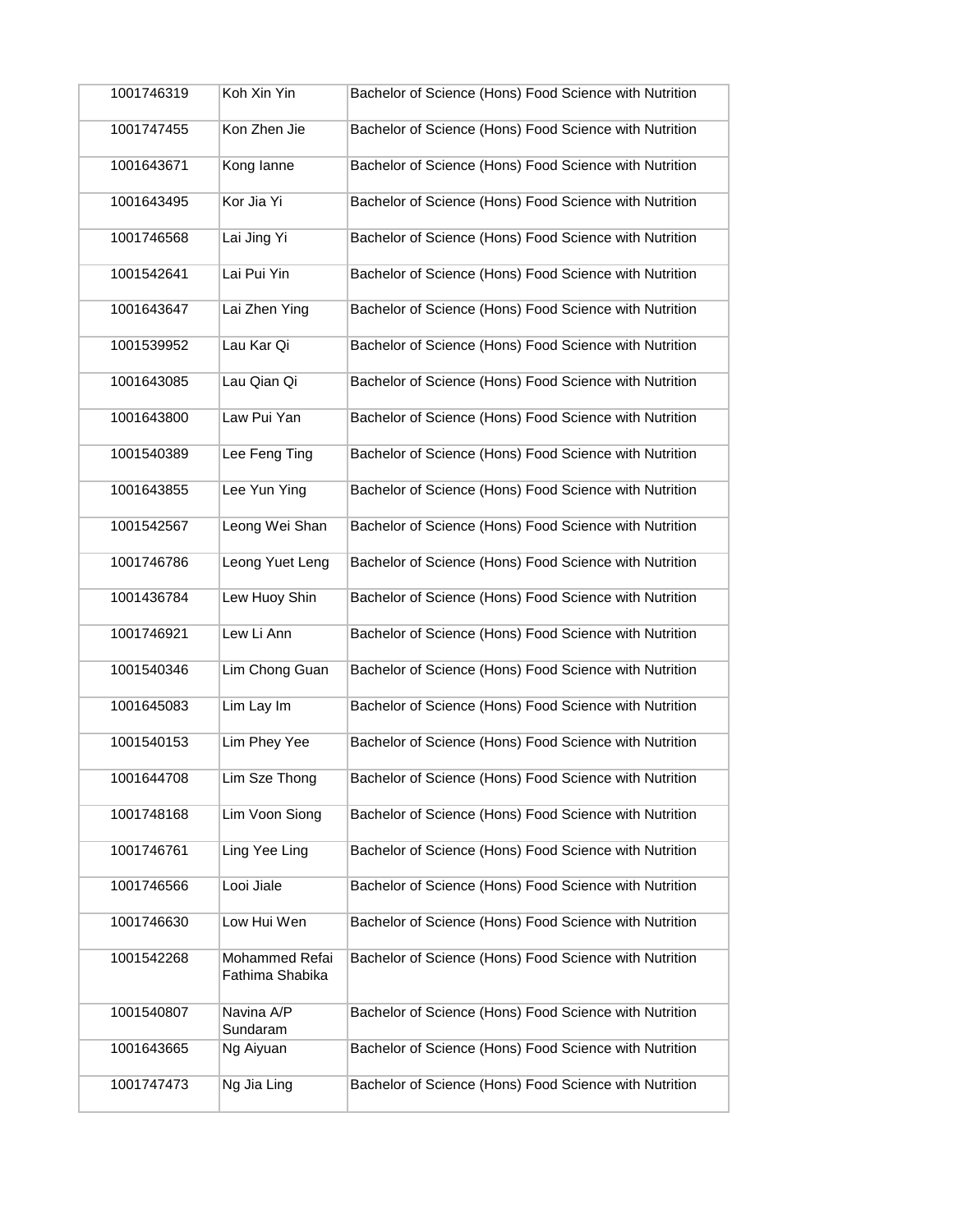| 1001540395 | Ng Jia Xin                   | Bachelor of Science (Hons) Food Science with Nutrition                  |
|------------|------------------------------|-------------------------------------------------------------------------|
| 1001746499 | Ng Sze Yuen                  | Bachelor of Science (Hons) Food Science with Nutrition                  |
|            |                              |                                                                         |
| 1001643793 | Ng Tiam Lai                  | Bachelor of Science (Hons) Food Science with Nutrition                  |
| 1001642961 | Ng Tze-Cheng                 | Bachelor of Science (Hons) Food Science with Nutrition                  |
| 1001746767 | Ng Xin Yi                    | Bachelor of Science (Hons) Food Science with Nutrition                  |
| 1001746402 | Ng Xinle                     | Bachelor of Science (Hons) Food Science with Nutrition                  |
| 1001539744 | Ng Yeen Linn                 | Bachelor of Science (Hons) Food Science with Nutrition                  |
| 1001746542 | Ng Yeufu                     | Bachelor of Science (Hons) Food Science with Nutrition                  |
| 1001539930 | Ong Teik Siun                | Bachelor of Science (Hons) Food Science with Nutrition                  |
| 1001643111 | Phang Tzuu Yi                | Bachelor of Science (Hons) Food Science with Nutrition                  |
| 1001645396 | Phua Tien Lin                | Bachelor of Science (Hons) Food Science with Nutrition                  |
| 1001643197 | Pramila A/P Mani<br>Maran    | Bachelor of Science (Hons) Food Science with Nutrition                  |
| 1001232098 | Priyam Devi<br>Annauth       | Bachelor of Science (Hons) Food Science with Nutrition                  |
| 1001643806 | S. Navin A/L<br>Sivanasvaran | Bachelor of Science (Hons) Food Science with Nutrition                  |
| 1001748240 | Syuen                        | Suzanne Choo Soo Bachelor of Science (Hons) Food Science with Nutrition |
| 1001748440 | Tan Chia Yee                 | Bachelor of Science (Hons) Food Science with Nutrition                  |
| 1001645031 | Tan Shi Yie                  | Bachelor of Science (Hons) Food Science with Nutrition                  |
| 1001540631 | Tan Wai Lam                  | Bachelor of Science (Hons) Food Science with Nutrition                  |
| 1001643205 | Tan Wen Hui                  | Bachelor of Science (Hons) Food Science with Nutrition                  |
| 1001540455 | Tan Xiao Xuan                | Bachelor of Science (Hons) Food Science with Nutrition                  |
| 1001541388 | Tan Zi Sheng                 | Bachelor of Science (Hons) Food Science with Nutrition                  |
| 1001644796 | Teo Jun Lai                  | Bachelor of Science (Hons) Food Science with Nutrition                  |
| 1001747423 | Teo Zhi Ying                 | Bachelor of Science (Hons) Food Science with Nutrition                  |
| 1001746401 | <b>Teoh Swee Yong</b>        | Bachelor of Science (Hons) Food Science with Nutrition                  |
| 1001645580 | Tey Pay Shi                  | Bachelor of Science (Hons) Food Science with Nutrition                  |
| 1001643745 | Toh Wiming                   | Bachelor of Science (Hons) Food Science with Nutrition                  |
| 1001746828 | Wan Pei Yee                  | Bachelor of Science (Hons) Food Science with Nutrition                  |
| 1001746898 | Wong Tze Yee                 | Bachelor of Science (Hons) Food Science with Nutrition                  |
| 1001850008 | Wong Yu Qian                 | Bachelor of Science (Hons) Food Science with Nutrition                  |
|            |                              |                                                                         |